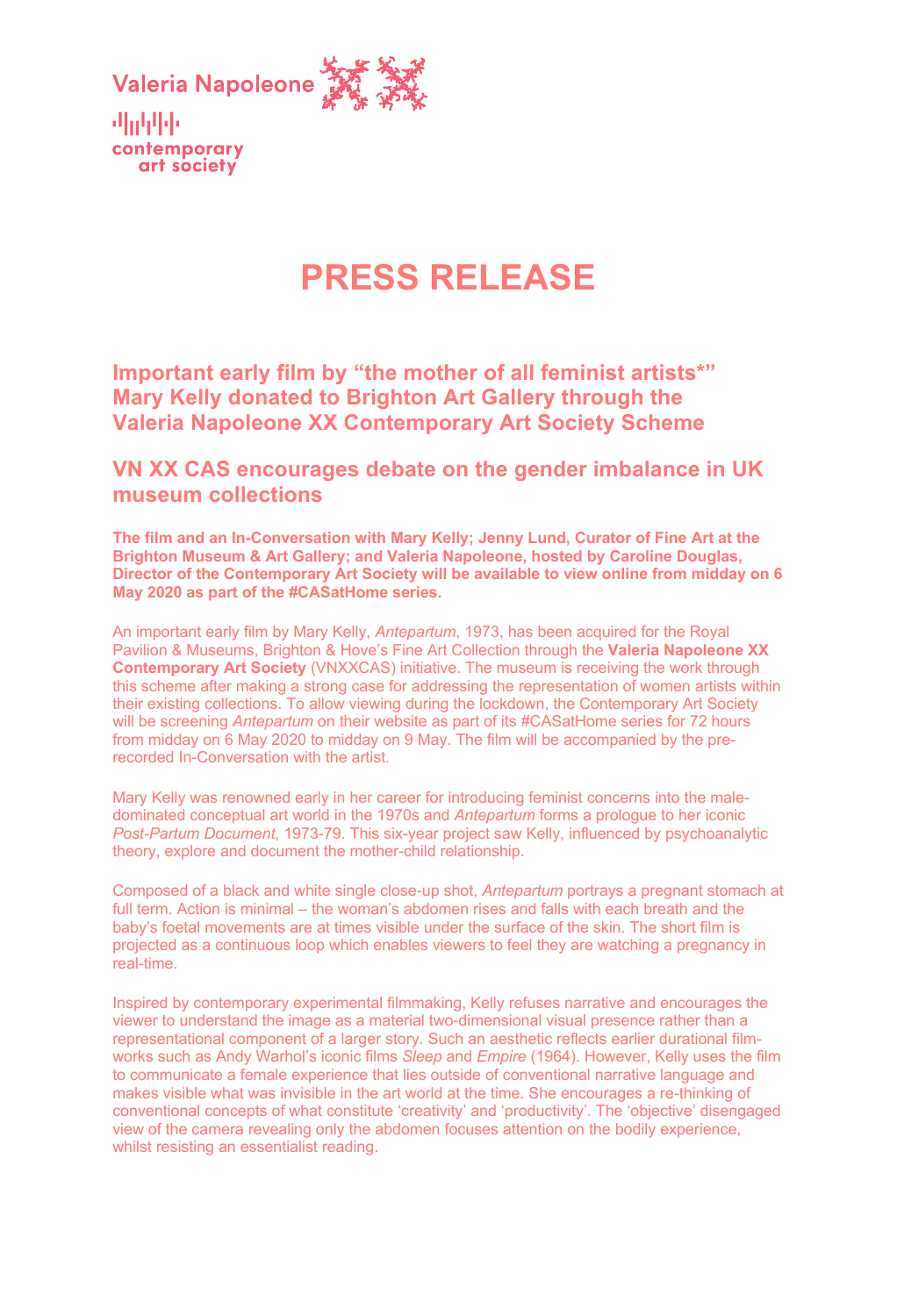**Valeria Napoleone XX Contemporary Art Society** (VN XX CAS) is a joint initiative of philanthropist Valeria Napoleone and the Contemporary Art Society. The scheme purchases and donates a significant work by a living female artist each year to a UK museum that has made a strong case for addressing the representation of female artists within their existing collections. Past acquisitions have included work by Bernie Searle for Manchester Art Gallery, Martine Syms for Leeds Art Gallery and Aliza Nisenbaum for Norwich Castle Museum & Art Gallery.

**Mary Kelly**, Artist said: *"I am delighted that 'Antepartum' has been acquired by the Brighton Museum and Art Gallery. England was the birthplace of my career as an artist and it is especially fitting that the very first work in my extended project on the mother/child relationship should be available to audiences there. I am grateful to the Contemporary Art Society for their enthusiastic support and to Valeria Napoleone for her important patronage of women artists."*

**Caroline Douglas**, Director, Contemporary Art Society, said: *"The importance of Mary Kelly's short film 'Antepartum' is in direct contrast to its apparent simplicity. Its repeating 90-second cycle is mesmerising - it is at once a deeply personal expression of the primary experience of pregnancy, a political statement about the marginalisation of the female in public life, and a powerful example of the experimental film making that was taking place at the time. It is a radical intervention in the art history of the nude, and a milestone in empowerment of women artists.*

*I'm pleased that this acquisition will throw a spotlight onto the role of female artists in the early development of moving image, and that this particular work of Kelly's can now be understood in relation to her ground-breaking 'Post-Partum Document'."*

**Cllr Alan Robins**, Chair of the Tourism, Equalities, Communities & Culture Committee of Brighton & Hove City Council said; *"We are very thankful to Valeria Napoleone and the Contemporary Art Society for their support. Mary Kelly's film Antepartum will comment on and enhance the museum's existing film and painting collection including its many historical depictions of women. The Valeria Napoleone XX Contemporary Art Society award proves a milestone in RPM's efforts to diversify its collection and increase its representation of women artists."*

**Valeria Napoleone** said: *"The mission of VN XX CAS is to create a more balanced representation of female artists in our museums, so to bring such a remarkable masterpiece in the genre of conceptual and feminist art to Brighton was particularly exciting. This acquisition highlights Kelly's central interest to illuminate the complexity of social inequalities and brings women's experience to the forefront of conceptual work, focusing on feminism, psychoanalytic nuisances, domestic labour, mother and child subjectivities - concepts rarely discussed in the 1970s. This powerful and lucid picture of the unborn baby's movements increases the attention of the viewer to the invisible, both physical and metaphysical: the relationship between mother and child."*

To celebrate the acquisition of *Antepartum*, the film and an In-Conversation with Mary Kelly; Jenny Lund, Curator of Fine Art at the Brighton Museum & Art Gallery; and Valeria Napoleone, hosted by Caroline Douglas, Director of the Contemporary Art Society will be available to view **online** from midday on 6 May 2020.

**For more information or to join the talk please contact:**

Marcus Crofton, Communications Manager, Contemporary Art Society **marcus@contemporaryartsociety.org** +44 (0)20 7017 8412

---------------------------------------------------------------------------

**Notes to Editors:**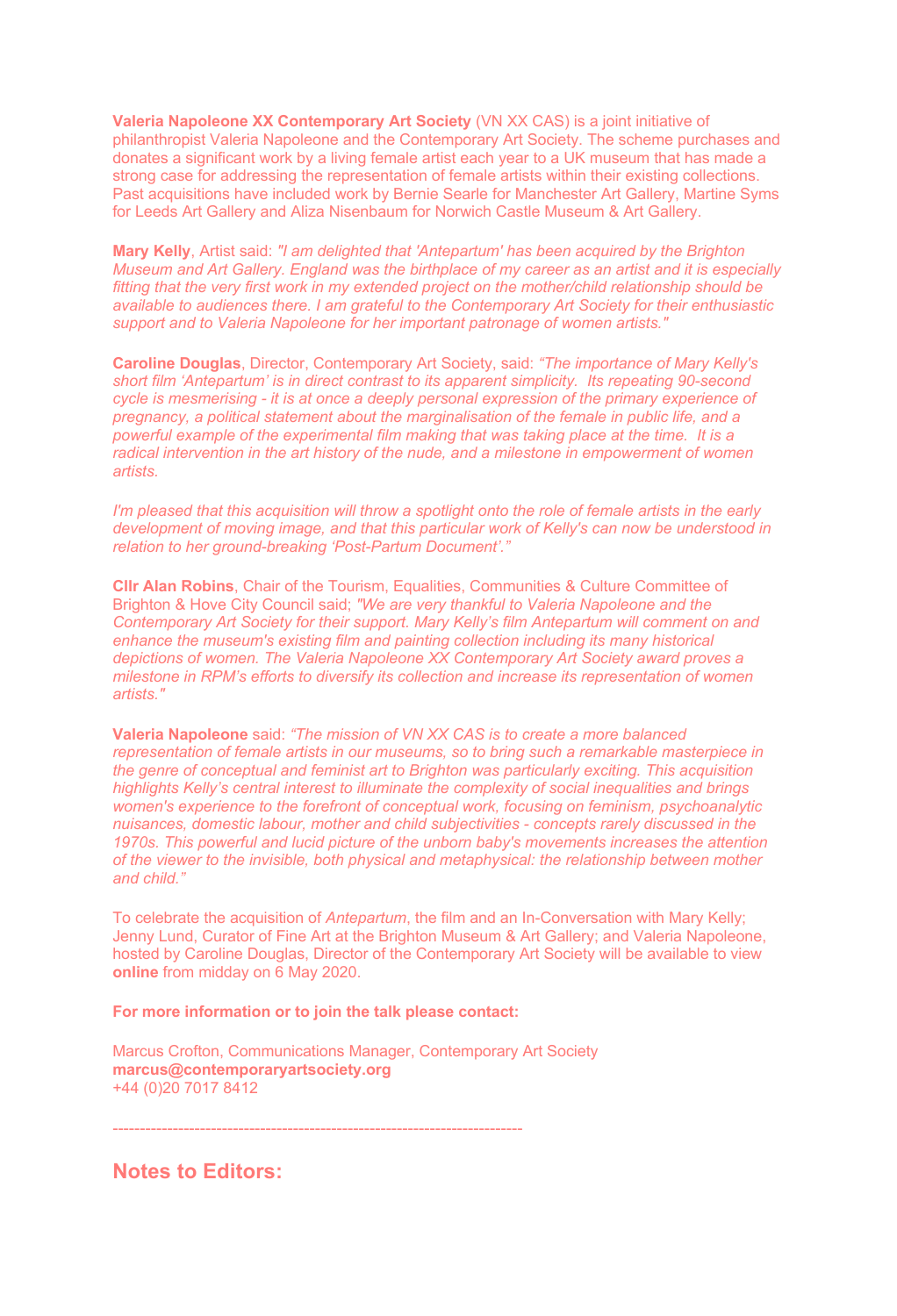*\*The Guardian, "10,000 revolutions: meet Mary Kelly, the mother of all feminist artists", 18 May 2015.* 

## **1. ABOUT CONTEMPORARY ART SOCIETY**

The Contemporary Art Society champions the collecting of outstanding contemporary art and craft in the UK. Since 1910 the charity has donated thousands of works by living artists to museums, from Picasso, Bacon, Hepworth and Moore in their day, through to the influential artists of our times. Sitting at the heart of cultural life in the UK, the Contemporary Art Society brokers philanthropic support for the benefit of museums and their audiences across the entire country. Their work ensures that the story of art continues to be told now and for future generations. **www.contemporaryartsociety.org**

## **2. ABOUT MARY KELLY**

Mary Kelly (b. 1941, Iowa, USA) addresses themes of sexuality, identity and the impact of historical events on everyday lives through her project-based practice. *Post-Partum Document* (1973-79), marked Kelly's rise to prominence and caused media outrage when first shown at ICA, London in 1976. The project is the first of a number of large-scale narrative installations, including *Interim* (1984-89), *Gloria Patri* (1992) and *The Ballad of Kastriot Rexhepi* (2001), that have come to define Kelly's practice. In her early career, she contributed to collaborative films including Nightcleaners (with Berwick Street Film Collective, 1975) and Women and Work (with Margaret Harrison and Kay Fido Hunt, 1975), and Laura Mulvey and Peter Wollen's Riddles of the Sphinx (1977).

Kelly's work has been the subject of major exhibitions at ICA, London (1976 and 1993); New Museum of Contemporary Art, New York (1990); Generali Foundation, Vienna (1998); Center for Contemporary Art, Ujazdowski Castle, Warsaw (2008); Moderna Museet, Stockholm (2010) and Whitworth Art Gallery, Manchester (2011). She was represented in the 1991 and 2004 Whitney Biennials, Whitney Museum, New York; documenta 12, Kassel, 2007; the 2008 Biennale of Sydney and the 2019 Desert X Biennale. Her work is held in the collections of TATE; The Museum of Modern Art, New York; Centre Pompidou, Paris; Hammer Museum, Los Angles and Moderna Museet, Stockholm, amongst others. Kelly received the Guggenheim Fellowship in 2015 and her archive was acquired by the Getty Research Institute in 2017. She is currently Judge Widney Professor at the Roski School of Art and Design, University of Southern California.

#### **3. ABOUT BRIGHTON MUSEUM & ART GALLERY**

Brighton Museum & Art Gallery, part of Brighton & Hove City Council, is one of Britain's oldest public museums. Located in the Royal Pavilion Estate at the heart of the city's cultural quarter, its collections showcase arts and crafts from across the world and history from Ancient Egypt to modern Brighton. **www.brightonmuseums.org.uk**

#### **4. ABOUT VALERIA NAPOLEONE**

Valeria Napoleone is an art collector and patron to a number of arts organisations. A Trustee of the Contemporary Art Society and Head of the Development Committee at Studio Voltaire, Napoleone also sits on the board of the Institute of Fine Arts in NYC and is a member of the NYU President's Global Council. In addition to **Valeria Napoleone XX Contemporary Art Society**, Napoleone runs **Valeria Napoleone XX SculptureCenter** as a collaborative project that supports the production of a major artwork in a selected exhibition every 12 to 18 months at the New York-based non-profit space dedicated to contemporary sculpture. The first artist to be supported under this scheme, Anthea Hamilton, was nominated for the 2016 Turner Prize for the resulting exhibition.